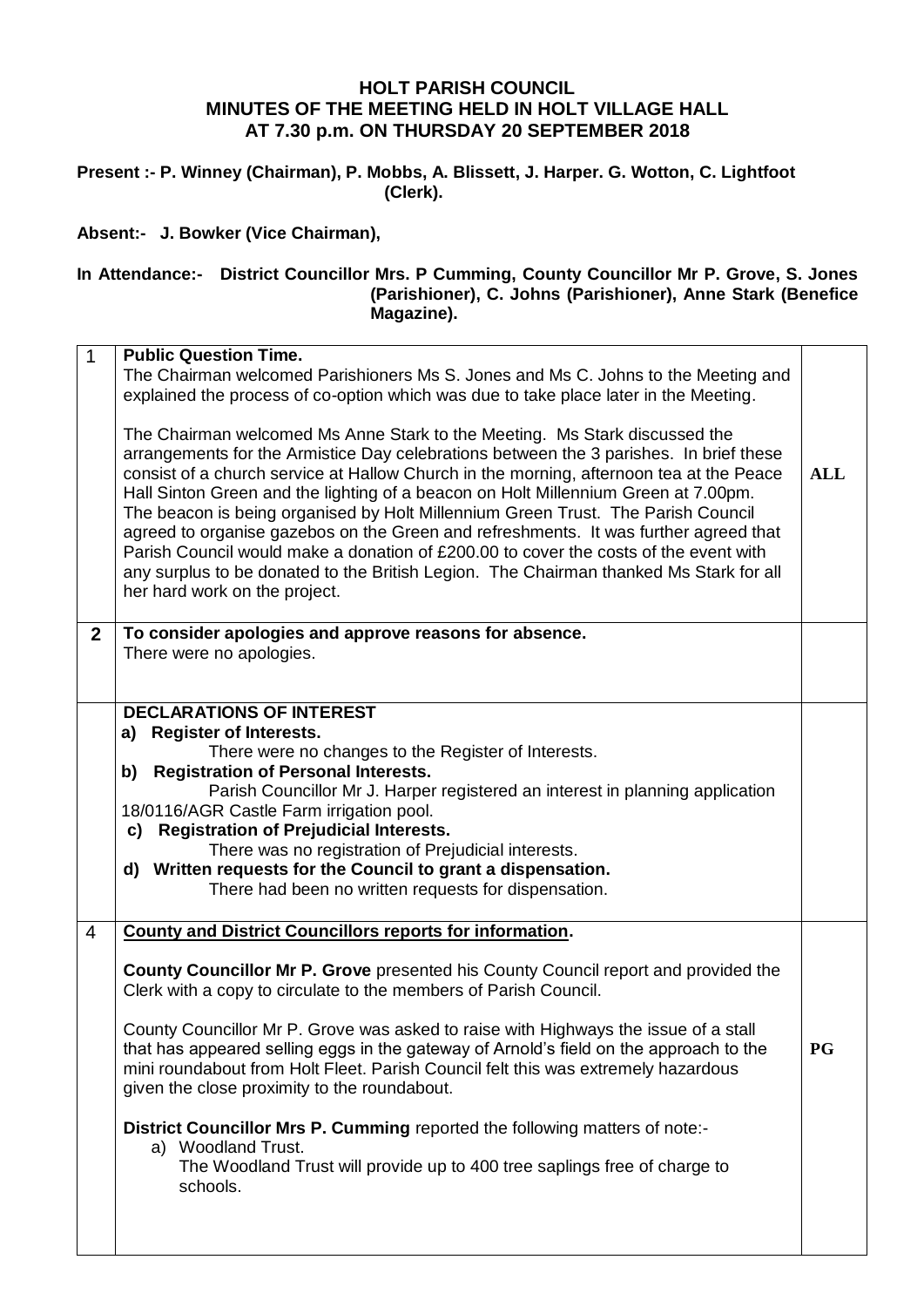|   | b) Planning<br>The 5 year land supply stood at 6-7 years in August. A review of the SWDP will<br>take place in November. There has been a further call for sites and<br>submissions are being made. Parish Council agreed to send a representative<br>to this Meeting.                                                                                                                                                                                                                                                     | <b>ALL</b>             |
|---|----------------------------------------------------------------------------------------------------------------------------------------------------------------------------------------------------------------------------------------------------------------------------------------------------------------------------------------------------------------------------------------------------------------------------------------------------------------------------------------------------------------------------|------------------------|
|   | District Councillor Mrs P. Cumming further highlighted a review of village<br>boundaries which is being undertaken under the SWDP. The Clerk was asked<br>to recirculate the email for Parish Councillors to review and comment on.                                                                                                                                                                                                                                                                                        | CL                     |
|   | c) Universal Credit.<br>Universal Credit has now been rolled out and Parish Councillors were asked to<br>direct any eligible parties to the website.                                                                                                                                                                                                                                                                                                                                                                       |                        |
|   | d) Road sweeping.<br>Parish Councillor Mr P. Mobbs asked about the frequency of road sweeping as<br>he had concerns relating to the cleanliness of roads within the Parish. District<br>Councillor Mrs P. Cumming agreed to investigate this.                                                                                                                                                                                                                                                                              | <b>PC</b>              |
| 5 | TO APPROVE THE MINUTES OF THE ANNUAL AND OPEN MEETINGS OF HOLT<br>PARISH COUNCIL HELD ON 20th AUGUST 2018.                                                                                                                                                                                                                                                                                                                                                                                                                 |                        |
|   | The minutes of Meeting of Holt Parish Council held on Monday 20 August 2018 were<br>approved by Parish Council and signed by the Chairman as a true record.                                                                                                                                                                                                                                                                                                                                                                |                        |
| 6 | <b>CO-OPTION OF NEW PARISH COUNCILLOR.</b>                                                                                                                                                                                                                                                                                                                                                                                                                                                                                 |                        |
|   | The Chairman explained to Ms Jones and Ms Johns that a present there was one vacancy<br>on Parish Council to be filled by co-option. As Ms Jones had been the first candidate to<br>express an interest in the vacancy Parish Council had decided to co-opt Ms Jones to<br>Parish Council. The Chairman further explained that elections were due to be held for<br>Parish Council in May 2019 so Ms Johns would have the opportunity to apply to join<br>Parish Council at this stage.                                    |                        |
|   | The Clerk reported that she had circulated copies of the Code of Conduct and Standing<br>Orders to Ms Jones prior to the Meeting. Ms Jones confirmed that she had read these and<br>signed the Declaration of Office in the presence of the Clerk. The Clerk then explained<br>she would provide MHDC with details of the co-option and then Ms Jones would be<br>required to fill in a Declaration of interests form to be held on file at the District Council.<br>The Chairman welcomed Ms Jones to the Parish Council. | CL                     |
| 6 | <b>PROGRESS REPORTS</b>                                                                                                                                                                                                                                                                                                                                                                                                                                                                                                    |                        |
|   | a) Holt Churchyard project completion - progress report.<br>The Chairman reported that the churchyard work was now completed and the<br>consecration was set for 4.00pm on Tuesday 9 October 2018. The Clerk agreed to<br>produce some posters advertising the event. Parish Councillor Mrs G. Wotton agreed to<br>send interested parties who had assisted with the project invitations to the event.                                                                                                                     | <b>CL</b><br><b>GW</b> |
|   | Traffic concerns in the Parish - progress report.<br>b)<br>The Chairman and Parish Councillor Mr P. Mobbs discussed the outcome of a site meeting<br>held with County Highways to discuss the traffic concerns around the Parish.<br>The<br>following points were raised.<br>i. Pathway to Broomfields.                                                                                                                                                                                                                    |                        |
|   | It is the responsibility of Broomfields to cut back the hedge and Highways will then<br>cut back the vegetation to widen the footpath. The Chairman and Parish<br>Councillor Mr P. Mobbs agreed to speak to Broomfields about the hedge.<br>ii. School Lane footpath.                                                                                                                                                                                                                                                      | <b>PW</b>              |
|   | County Councillor Mr P. Grove has agreed to supply the funding to cut back the<br>vegetation and widen the footpath on School Lane. The Chairman agreed to<br>speak to the Lengthsman about carrying out the siding out of the footpath.                                                                                                                                                                                                                                                                                   | PG<br><b>PW</b>        |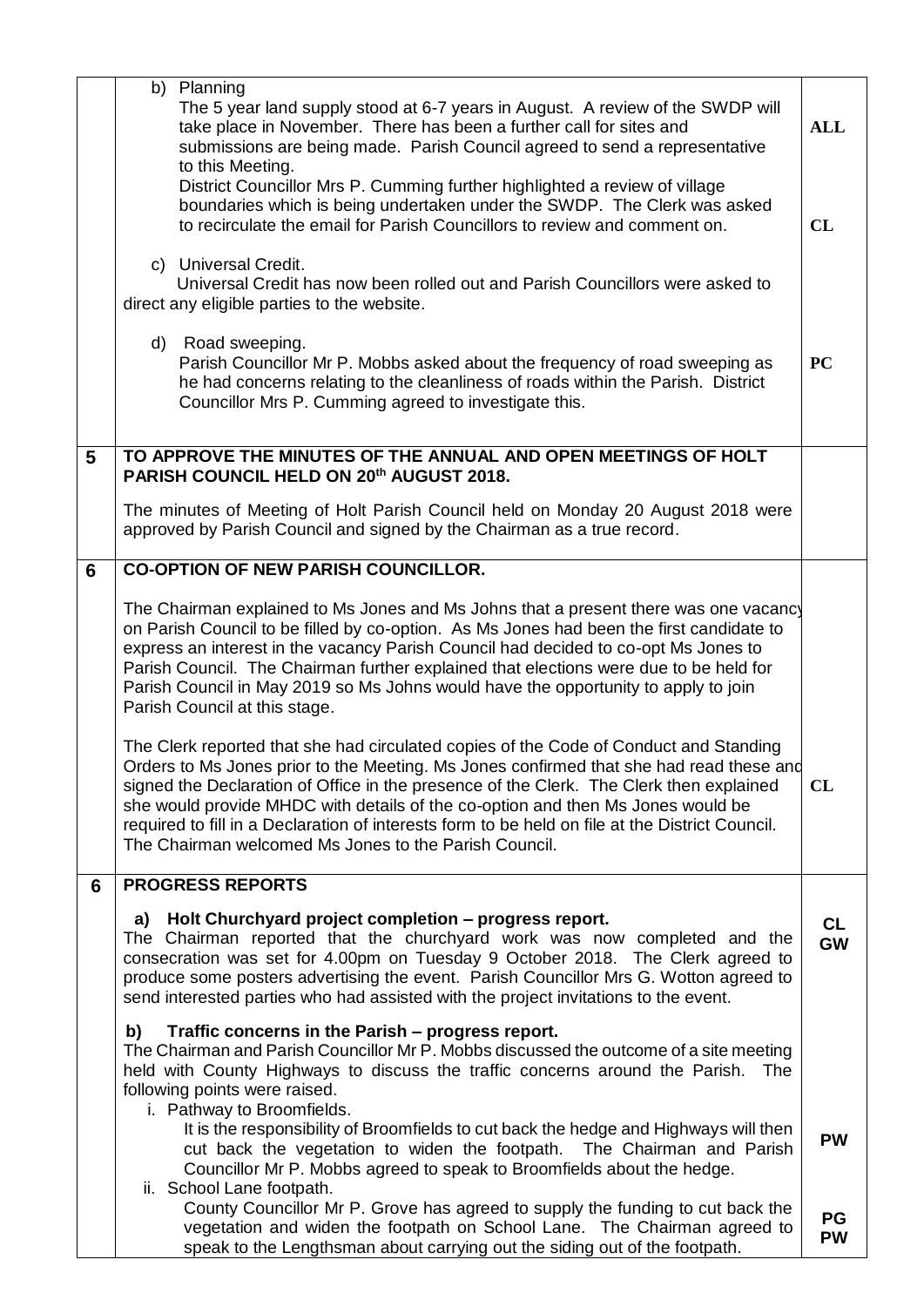|                | iii. Community Speed volunteers.<br>It is possible to train groups of 6 volunteers to operate speed cameras to log<br>vehicle speeds in the Parish.                                                                                                                                                                                                                                                                                                                                                         |            |  |  |  |  |  |
|----------------|-------------------------------------------------------------------------------------------------------------------------------------------------------------------------------------------------------------------------------------------------------------------------------------------------------------------------------------------------------------------------------------------------------------------------------------------------------------------------------------------------------------|------------|--|--|--|--|--|
|                | iv. Speed activated signs.<br>County Highways will supply and site the poles but it is the responsibility of Parish<br>Council to purchase the signs (£2000-£3000). County Councillor Mr P. Grove<br>reminded the Parish that they could apply for s106 money from neighbouring<br>parishes as the traffic comes through Holt.                                                                                                                                                                              |            |  |  |  |  |  |
|                | v. Safer Roads Partnership.<br>A meeting has been arranged with the Safer Roads Partnership and County<br>Highways to walk around the village and discuss the safety of the roads and the<br>issue of speeding vehicles. The safety of the mini roundabout is of concerns and<br>there is a suggestion to have double white lines in the Parish to deter vehicles<br>from overtaking.                                                                                                                       |            |  |  |  |  |  |
|                | vi. Gully clearance.<br>This is carried out on a two year cycle in the Parish. All Parish Councillors were<br>asked to use the Worcestershire Hub to report Highways issues.                                                                                                                                                                                                                                                                                                                                | <b>ALL</b> |  |  |  |  |  |
|                | Wildflower meadow - progress report.<br>c)<br>The site has been cleared and should be seeded by the end of October. Mr Tim Brookes<br>is advising on the project.                                                                                                                                                                                                                                                                                                                                           |            |  |  |  |  |  |
|                | d)<br>Litter picks – progress report.<br>The Chairman agreed to look into the cost of the equipment. It was agreed that the<br>picks should be held monthly on a Sunday morning starting in the Spring.                                                                                                                                                                                                                                                                                                     | <b>PW</b>  |  |  |  |  |  |
|                | World War 1 Beacon of light commemoration - progress report.<br>e)<br>This was discussed under Agenda item 1 Public Question Time.                                                                                                                                                                                                                                                                                                                                                                          |            |  |  |  |  |  |
|                | <b>Cleaning of Village Gates and Bus shelter.</b><br>f)<br>The Chairman reported that he had received a quote of £360.00 to pressure wash the<br>village gates and bus shelter. The Clerk reported she had received an email as part of<br>the Lengthsman Scheme asking for information on which Parishes owned village<br>gates. The Clerk agreed to ask whether the village gates were due to be included on<br>Highways cleaning schedule before Parish Council went ahead with the pressure<br>washing. | <b>CL</b>  |  |  |  |  |  |
| $\overline{7}$ | <b>Planning</b><br>a). Applications Pending.<br>18/01113/FUL Rowley Farm Ockeridge Lane Holt Heath Worcester WR6 6LY Extension<br>to and conversion of existing farm building to one holiday-let unit and demolition of<br>adjacent redundant pig pens. (Recommend Approval)<br>18/0116/AGR Castle Farm, Holt Heath, WR6 6NJ. Proposed irrigation pool. (Recommend<br>Approval).                                                                                                                            |            |  |  |  |  |  |
|                | b). Approvals/Refusals.<br>No matters to report.                                                                                                                                                                                                                                                                                                                                                                                                                                                            |            |  |  |  |  |  |
|                | c) Other Planning issues.<br>None raised.                                                                                                                                                                                                                                                                                                                                                                                                                                                                   |            |  |  |  |  |  |
| 8              | <b>Finance</b>                                                                                                                                                                                                                                                                                                                                                                                                                                                                                              |            |  |  |  |  |  |
|                | a. To note the current bank balances.<br>The Clerk reported that the current account balance was £1332.10 and the deposit<br>account balance was £6102.54.                                                                                                                                                                                                                                                                                                                                                  |            |  |  |  |  |  |
|                |                                                                                                                                                                                                                                                                                                                                                                                                                                                                                                             |            |  |  |  |  |  |